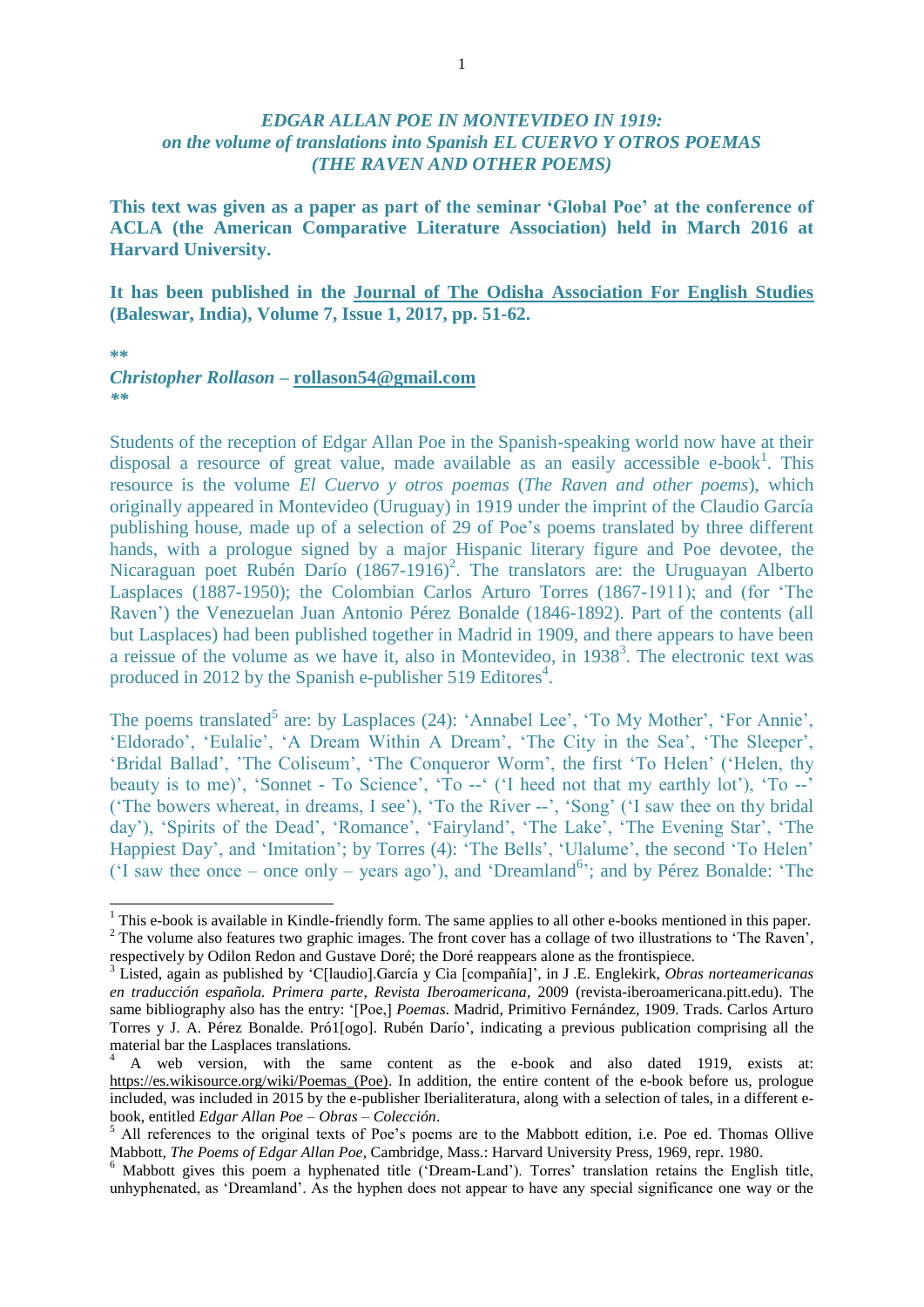Raven' (only). The titles are, with a few exceptions, what would be expected in Spanish.<sup>7</sup> None of the translations show any sign of having been filtered through the French renderings of the revered masters Charles Baudelaire<sup>8</sup> or Stéphane Mallarmé<sup>9</sup>: all appear to have been done directly from the English<sup>10</sup> (for the Pérez Bonalde 'Raven' this is known to be the case), though nowhere is it specified which edition(s) of the English texts the different translators used.

Darío's prologue first appeared in the Buenos Aires newspaper *La Nación* in 1893, and was republished in 1896 and again in 1905, as a chapter in the first and second editions of his book Los raros (The misfits), a collection of pieces on his contemporaries<sup>11</sup>. Equally, Pérez Bonalde's 'Raven' was not making its sole flirt and flutter here: it first rapped at the world's window in New York in 1887, and the bibliographers list various republications, from 1895 on<sup>12</sup>. The Torres translations had also been published in Buenos Aires in 1916<sup>13</sup>. In other words, of the book's four components three were not new in print. Given that the Darío, Torres and Pérez Bonalde material had appeared together in the 1909 Madrid volume mentioned above, the Uruguayan compiler may simply have added Lasplaces (who alone was still alive in 1919) to create the book as we have it. In the form in which it has come down to us, this volume may be the product of chance, the outcome of two successive aggregations of

1

<sup>10</sup> The direct translation approach is not as outlandish for the time as it might seem: it could be supposed a priori that Poe's poems would have been indirectly translated via the consecrated French versions, but a precedent for direct translation was created as early as 1867 in the Mexican writer Ignacio Mariscal's version of 'The Raven', which he offered from the beginning as 'based ... on the "original" English-language] poem' (Mariscal served as Mexican ambassador to London). See: Rafael Olea Franco and Paula Vicenteño Bravo, 'Encountering the Melancholy Swan: Edgar Allan Poe and Nineteenth-Century Mexican Culture', in *Translated Poe*, eds. Emron Esplin and Margarida Vale de Gato, Bethlehem, PA: Lehigh University Press, 2014, 141-150 and 381n-384n (141).

<sup>11</sup> Rubén Darío, 'Edgar Allan Poe': first published in *La Nación*, Buenos Aires, 1893; repr. in *Los raros***:** 1<sup>st</sup> edn, Buenos Aires: La Vasconia, 1896; 2<sup>nd</sup> edn., Barcelona: Maucci, 1905, and in *Obras completas*, vol. VI (*Los raros*), Madrid: Afrodisio Aguado, 1950, 255-270. An English version of this essay is included, under the title 'Edgar Allan Poe: Fragment of a Study' and in its guise as a chapter from *Los raros*, in the volume: Rubén Darío, *Selected Writings*, ed. and intr. Ilan Stavans, tr. Andrew Hurley, Greg Simon and Steven F. White, Harmondsworth: Penguin, 2005 (400-409). This volume consists of a selection of Darío's poems (bilingual in Spanish and English) and prose pieces (in English only).

<sup>12</sup> Englekirk, in a summary and rather confusing multiple entry, lists the first publication, in *La América* (New York) in 1887, and what appears to be a Chilean edition from 1895. Hensley C. Woodbridge ('Poe in Spanish America', *Poe Newsletter*, January 1969, Vol. II, No. 1, 2, 12-18) lists three publications. The first, from the same year as our volume, appeared in *Cosmópolis*, No 6 (1919), 206-211. The other two are later republications: *Revista nacional de cultura*, No 54 (Jan.-Feb. 1946), 50-53; and *Letras del Ecuador*, Nos. 50-52 (1949), 14. *Letras del Ecuador* apart, Woodbridge does not specify the country of publication.

<sup>13</sup> Englekirk lists: '*Las campanas y otros poemas*. Buenos Aires, 1916. Trad. Carlos Arturo Torres. Eds. Mínimas'.

other, for simplicity's sake the poem (both original and translation) will be referred to here throughout as 'Dreamland'.

<sup>7</sup> Apart from the non-translated 'Dreamland', the following translated titles merit comment. 'Eulalie' becomes 'Eulalia' (whereas the names Annabel Lee, Annie and Ulalume are unchanged); the second 'To Helen' ('I saw thee once ..') becomes 'Estrellas fijas' ('Fixed Stars') (the first and better-known one becomes 'A Elena').

<sup>8</sup> Baudelaire translated four poems by Poe. His rendition of 'The Raven' is included in his translation of 'The Philosophy of Composition', as 'La Genèse d'un poème' in *Histoires grotesques et sérieuses* (Poe tr. Baudelaire, 1865, *Oeuvres en prose*, Paris: Gallimard (Pléiade), 1951, 815-997; 979-997). Of the poems included in this volume, Baudelaire also translated 'The Conqueror Worm' (as an insert in 'Ligeia') (Poe tr. Baudelaire, *Histoires extraordinaires*, 1856, *Oeuvres en prose*, 5-267; 241-257), and 'To My Mother' (published as part of the front matter to *Histoires extraordinaires*). His fourth translation, of a poem not included in the Montevideo volume, is of 'The Haunted Palace' (inserted into 'The Fall of the House of Usher') (Poe tr. Baudelaire, as 'La chute de la maison Usher', *Nouvelles histoires extraordinaires*, 1857, *Oeuvres en prose*, 269-493; 337-357).

<sup>9</sup> Poe tr. Mallarmé, 'Le Corbeau' (1875), in Mallarmé, *Oeuvres complètes*, Paris: Gallimard (Pléiade), 1945.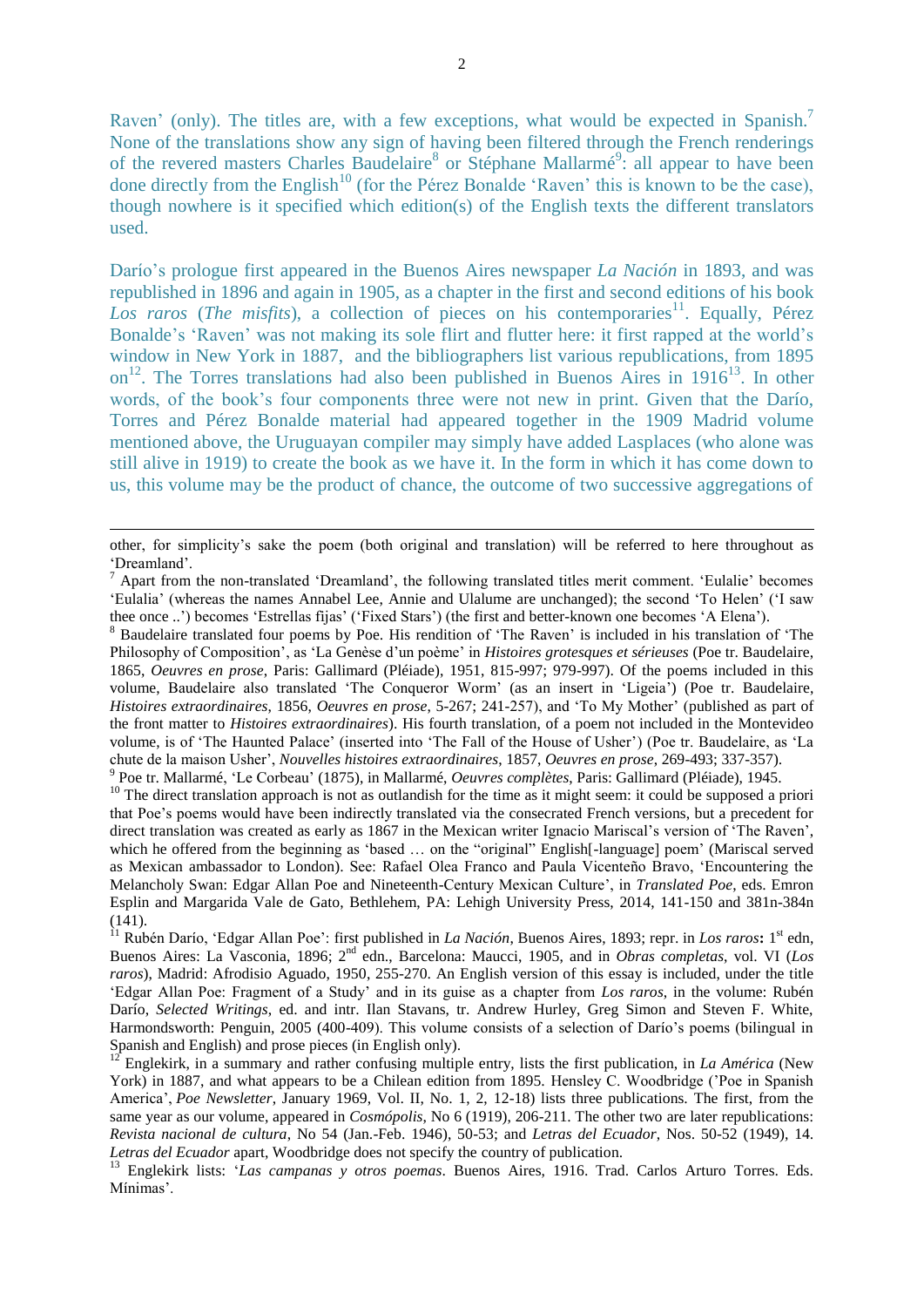originally unrelated texts. Nonetheless, serependitous juxtaposition is not without its fascination.

Before the advent of electronic publishing, to obtain a copy of this compilation would have been a feat. It is true that the Pérez Bonalde and Darío components are texts which have not been without projection elsewhere. Poe's 'The Raven' has been the object of multiple renditions into Spanish, from the nineteenth century<sup>14</sup> to our own day<sup>15</sup>. In that context, Pérez Bonalde's is one of that poem's better-known Spanish-language versions and has been cited by fellow writers and by scholars. In a recent essay (2016) the Colombian academician Efraim Otero Ruiz called the Pérez Bonalde 'Raven' 'quizá la más conocida … de todas' ('perhaps the best-known ... of all')<sup>16</sup>. It was noted early on by Rubén Darío himself, who in 1909 prefaced 'The Raven' *in that translation* (in a text not to be confused with Darío's prologue to the volume under study), and, indeed, praised Pérez Bonalde's work as 'milagroso'  $('miraculous')<sup>17</sup>$ . It later merited the attention of Jorge Luis Borges, who in an article of 1935 on Poe's 'The Philosophy of Composition' stated that Pérez Bonalde had 'vinculado ese poema a la literatura española' ('bound up the poem with literature in Spanish')<sup>18</sup>. More recently, it has been highlighted in a study of Poe in Spanish America by Emron Esplin, who draws attention to its known status as a direct translation from Poe's English and calls it 'crucial to any analysis of Poe's reception in Spanish America<sup>19</sup>. In a chapter of the collective volume of 2014 *Translated Poe*, the Mexican critics Rafael Olea Franco and Pamela Vicenteño Bravo praise the Venezuelan as 'a major vehicle of Poe dissemination in the Spanish-speaking world', considering his translation 'one of the most famous and most influential'<sup>20</sup>. Otero Ruiz and Esplin both examine aspects of the Pérez Bonalde text in some detail<sup>21</sup>, while both Esplin and Olea Franco/Vicenteño Bravo additionally cite the Darío prologue from one of its other avatars<sup>22</sup>. However, if Pérez Bonalde's translation and Darío's prologue have received scholarly attention, the same does not seem to be the case for the

1

<sup>&</sup>lt;sup>14</sup> The first translation into Spanish of 'The Raven' is that (footnoted above) by the Mexican writer, politician and diplomat Ignacio Mariscal, done in 1867, published in *El Renacimiento* (Mexico City) in 1869, and subsequently oft-republished across the Hispanic world (see Olea Franco and Vicenteño Bravo, 141-142). The Mexican poet Enrique González Martínez translated the poem in no less than five different versions between 1892 and 1945. For this, see: Carlos Paul, 'El Colegio Nacional celebra la universalidad de la creación literaria de Edgar Allan Poe', *La Jornada* (Mexico City), 20 July 2011, 6 [www.jornada.unam.mx/2011/07/20/cultura/a06n1cul.](http://www.jornada.unam.mx/2011/07/20/cultura/a06n1cul)

Recent translations of 'The Raven' include, in Mexico, two done under the auspices of the Universidad Nacional Autónoma de México (UNAM), respectively by Ana Elena González Treviño and Alejandro Pacheco García, in *Edgar Allan Poe: El cuervo y otros poemas - Edición bilíngüe conmemorativa del bicentenario del natalicio de Edgar Allan Poe*, tr. Proyecto Helbardot [collective], Mexico City: Stonehenge Books, 2009; and, in Colombia, the rendering by Efraim Otero Ruiz, '"El cuervo" de Edgar Allan Poe [essay plus translation]', *La hojarasca*, No 27, January-February 2016[, www.escritoresyperiodistas.com/NUMERO27/efraim.htm.](http://www.escritoresyperiodistas.com/NUMERO27/efraim.htm) <sup>16</sup> Otero Ruiz, loc. cit.

<sup>17</sup> Ruben Darío, 'Prólogo de "El cuervo" de Edgar Allan Poe'. 1909. In *Prólogos de Rubén Darío*, ed. José Jirón Terán, Managua: Academia Nicaragüense de la Lengua, 2003, 72-81 (81). Darío's praise is confined to generalities: affirming that Pérez Bonalde's translation 'habla por sí sola' ('speaks for itself' – ibid.), he does not attempt analysis of its specifics. It should be stressed that this text marks a voluntary act of prefacing on Darío's part, rather than an add-on republication by a third-party editor.

<sup>18</sup> Jorge Luis Borges, 'La génesis de "El Cuervo" de Poe', *La Prensa* (Buenos Aires), 25 August 1935, 2.

<sup>&</sup>lt;sup>19</sup> Emron Esplin, 'From Poetic Genius to Master of Short Fiction: Edgar Allan Poe's Reception and Influence in Spanish America from the Beginnings through the Boom', in *Resources for American Literary Study*, Vol. 31, New York: AMS Press, 2007, 31-54 (35, 37).

<sup>20</sup> Olea Franco and Vicenteño Bravo 382n.

<sup>21</sup> Otero Ruiz *passim*; Esplin 35-37. Our analysis of the translation below should thus be considered complementary to theirs.

 $22$  Esplin 39-40; Olea Franco and Vicenteño Bravo 143, 382n (both sources cite Darío's text from its 1896 publication in *Los raros*).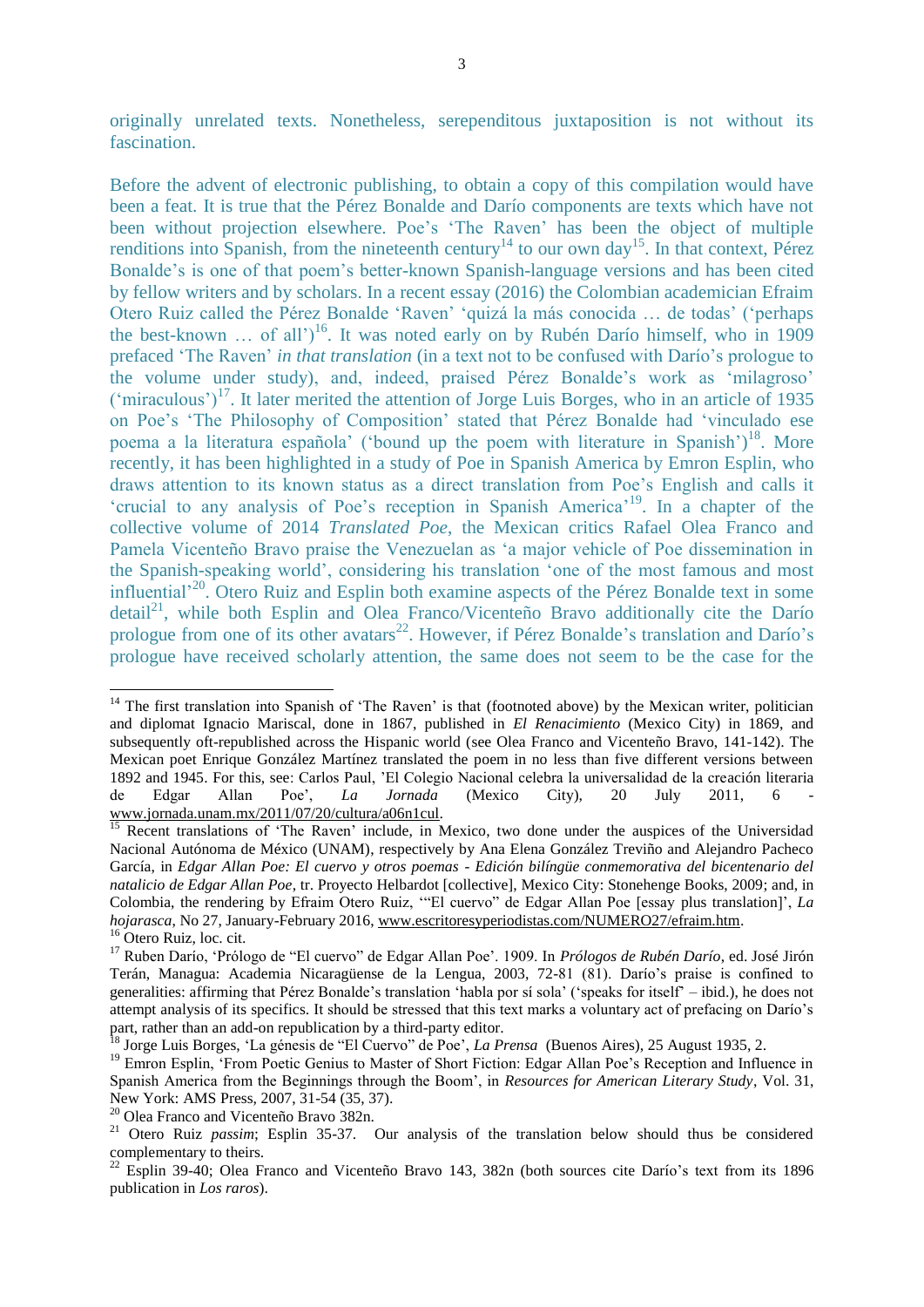Lasplaces and Torres material, nor does the volume as a whole in its specific configuration appear to have been examined in detail until now.

Regarding the four contributors, little appears to be known of Lasplaces<sup>23</sup>: Torres and Pérez Bonalde, however, are remembered figures in their national traditions, both with cosmopolitan associations, while Darío is a leading light of Hispanophone letters. Torres was a poet, essayist, journalist, politician, university professor and member of the Colombian Academy of Language, who served as special envoy in France, as consul in Liverpool and as Colombia's finance minister, dying in Venezuela. Pérez Bonalde, born in Caracas, was a professional man of letters, poet and translator<sup>24</sup>, conversant in seven languages classical and modern, including English. He lived in Puerto Rico and New York as well as his native Venezuela, and is buried in his country's national pantheon, occupying a special niche in Venezuelan letters for his patriotic poem of 1877, 'Vuelta a la patria' ('Return to the homeland')<sup>25</sup>. He also translated 'The Pit and the Pendulum'<sup>26</sup> and 'The Cask of Amontillado<sup>, 27</sup>.

Rubén Darío's work has a quite exceptional international dimension<sup>28</sup>: the Nicaraguan poet, short story-writer and essayist lived at one time or another in no less than six different Latin American countries (Nicaragua, El Salvador, Chile, Guatemala, Costa Rica and Argentina), as well as in Madrid, Barcelona and, notably, Paris (at one point as Nicaraguan consul there). Darío is seen as the great renewer of Hispanic poetry of his time and as Nicaragua's greatest writer: his birthplace, formerly known as Metapa, is today Ciudad Darío. In a letter to Darío written in response to the first edition (1888) of the poet's flagship volume Azul ... (Blue ...),<sup>29</sup> the Spanish writer Juan Valera laid stress on the Nicaraguan's 'espíritu cosmopolita' ('cosmopolitan spirit')<sup>30</sup>. The *Penguin Book of Latin American Verse* (1971) states that 'his work marks a turning point in Spanish poetry, because, through him, Latin America began to influence Spain'<sup>31</sup> . In his volume of poems of 1905, *Cantos de vida y esperanza* (*Songs of life and hope*), Darío makes a number of ideological statements, affirming a notion of pan-Hispanic identity - a unity in diversity imaged as 'un solo haz de energía' ('a single bundle of energy') - and interrogating the imperial pretensions of the US, 'el futuro invasor' ('the future invader'). <sup>32</sup> Indeed, in that volume he asks rhetorically: '¿Tantos millones de hombres

 $23\,$ <sup>23</sup> Other than that he wrote short stories and essays. A cursory on-line notice exists at: [https://es.wikisource.org/wiki/Alberto\\_Lasplaces.](https://es.wikisource.org/wiki/Alberto_Lasplaces) 

He also translated Heinrich Heine.

<sup>25</sup> This poem is available in an e-book, *Obras de Juan Antonio Pérez Bonalde*, published in 2012 by Ediciones la Biblioteca Digital.

<sup>26</sup> Logged by Woodbridge: "'El pozo y el péndulo", *La América* [New York], I, 6 (15 July 1871), 85-89'.

<sup>27</sup> Published in *El Domingo* (Mexico), as 'La pipa del amontillado', on 12 January 1873. See Olea Franco and Vicenteño Bravo, 144 and 382n.

<sup>&</sup>lt;sup>28</sup> For an account of the various tendencies in Darío's thought (Hispanism, pan-Americanism, cosmopolitanism), see: Rocío Oviedo Pérez de Tudela, 'Rubén Darío: panamericanismo y lenguaje', *Les ateliers du SAL*, No 4 (2014), 131-142.

Azul... (a collection of poems and prose pieces; the three dots are part of the title) was published in two different forms – first edition (Valparaíso, Chile), 1888; second (expanded) edition (Guatemala City, Guatemala), 1890. Juan Valera responded to the first edition with two letters to Darío, both published in the Madrid newspaper *El Imparcial* in 1888: both were annexed to the second edition of Dario's volume. For the complete text of *Azul…,* including the material from both editions and Valera's letters, see the following e-book: *Azul… segunda edición completa*, Public domain, 2014.

<sup>30</sup> Juan Valera, 'Carta I de don Juan Valera' ('Letter I from Juan Valera') (1888, reprinted 1890; in the e-book version of *Azul…* (second edition) cited above)..

<sup>31</sup> E. Caracciolo-Trejo (ed.), *The Penguin Book of Latin American Verse*, Harmondsworth: Penguin, 1971, xxiv.

<sup>&</sup>lt;sup>32</sup> See, respectively, Darío's poems 'Salutación del optimista' ('Greetings from the optimist') and 'A Roosevelt'

<sup>(&#</sup>x27;To [Theodore] Roosevelt') (*Cantos de vida y esperanza* (1905); available as e-book, Public domain, 2011).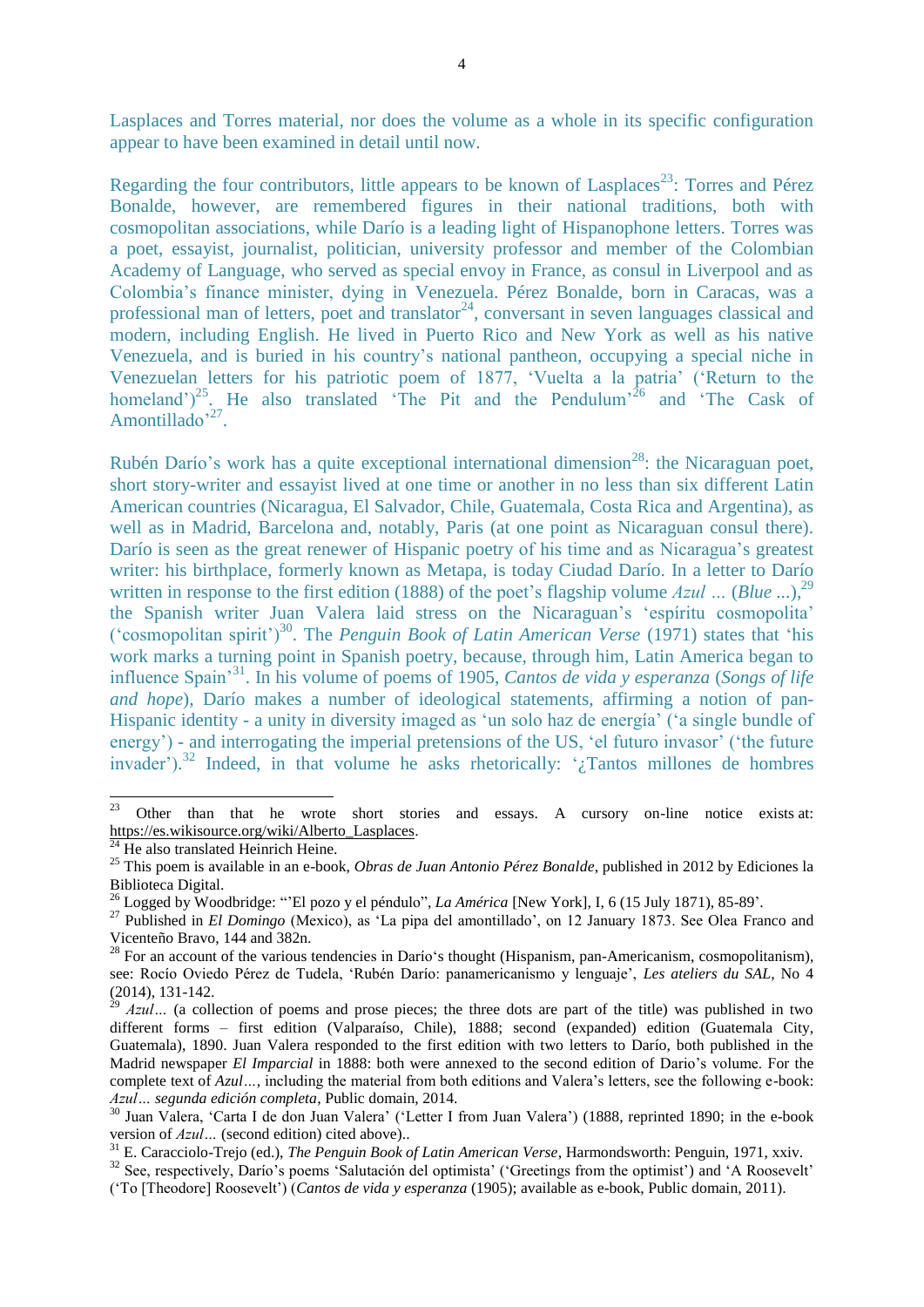hablaremos inglés?' ('Will we be speaking English in our millions?')<sup>33</sup>. Nonetheless, Poe at least represented an element of US culture that Darío could approve. He quoted 'Ulalume' admiringly in a poem of  $1905^{34}$ ; prefaced, as we have seen, 'The Raven' in the Pérez Bonalde translation in 1909; and authored a remarkable study, 'Edgar Poe y los sueños' ('Edgar Poe and Dreams'), published in *La Nación* in  $1913^{35}$ , in which, with ample quotation from Poe's tales and poems, he pursues the leitmotiv of dreams across his hero's work, praising him as 'genial y fuera de la común humanidad' ('a genius outside the bounds of common humanity') - a visionary whose writing pushes 'hasta más allá de los límites de lo expresable' ('beyond the limits of the expressible'), or an alchemist evoking 'vislumbres de sabidurías herméticas desaparecidas' ('glimpses of lost hermetic lore'). Darío is not known to have translated Poe (or indeed to have practised translation at all), but the prologue text and other evidence suggest that he had a decent knowledge of English and that he most likely read Poe in the  $original<sup>36</sup>$ .

Moving now to the volume itself, we will first examine Darío's text, before analysing in detail one translation from each of the three subsets, namely 'The City in the Sea' (Lasplaces), 'Dreamland' (Torres) and 'The Raven' (Pérez Bonalde) $3^7$ .

In his 1893 essay on Poe, reappropriated as the volume's prologue, Darío relates his first-time arrival in the US and New York of that year, connecting his sensations as the Statue of Liberty looms with his impressions of Poe: 'En una mañana fría y húmeda llegué por primera vez al inmenso país de los Estados Unidos' ('On a cold and damp morning I arrived for the first time in the immense country that is the United States') . Poe appears variously as *poète maudit* in conflict with his materialist society, as devotee of beautiful and ethereal women, and as purveyor of esoteric wisdom. Darío evokes the New York crowds, disembarking from the liner or thronging Broadway, in a vision that anticipates Federico García Lorca's dark exploration of the metropolis in *Poeta en Nueva York* (*Poet in New York*) 38 , and also recalls Poe's own 'The Man of the Crowd'<sup>39</sup>. Poe is viewed in Baudelairean guise<sup>40</sup> as a spirit

-

<sup>33</sup> In 'Los Cisnes' ('The Swans') (*Cantos de vida y esperanza*).

<sup>34</sup> In 'Psiquis' ('Psyche') (*Cantos de vida y esperanza*): '¡Oh Psiquis, oh alma mía! – como decía aquel celeste Edgardo' ('¡O Psyche, O my soul!- in the words of that celestial Edgar'). The reference is of course to 'Psyche, my soul', in Poe's 'Ulalume'.

<sup>35</sup> This essay was published in *La Nación* (Buenos Aires), in three parts (8 May, 20 July and 24 July) in 1913. A republication in Spain, with the essay featuring as a non-fiction annex to a selection of Darío's fantastic fiction, appeared in: Rubén Dario, *Cuentos fantásticos*, Madrid: Alianza, 1976 (91-112). The essay can also be found online at: [www.lamaquinadeltiempo.com/Poe/poedario.htm.](http://www.lamaquinadeltiempo.com/Poe/poedario.htm) The text includes substantial quotations in Spanish from Poe's poetry and prose, though Darío does not indicate a source for the translations.

<sup>&</sup>lt;sup>36</sup> The opening sequence of the prologue text is peppered with English words, used correctly: the first paragraph alone includes 'steamer', 'all right', 'clergyman' and 'jockey'. In addition, Darío wrote in 'Edgar Poe y los sueños': 'Otro reino de sueño es el que aparece en "The Haunted Palace", cuya descripción, sobre todo en el original inglés, transporta al arcánico mundo de los ojos cerrados' ('Another realm of dreams appears in "The Haunted Palace", the description of which, especially in the English original, transports us to the arcane world of closed eyes'). The texts by Poe quoted in that essay include several not translated by Baudelaire (various poems, some at length; the 'Marginalia'; and, notably, one of the relatively few stories excluded by the French poet, 'The Assignation').

<sup>&</sup>lt;sup>37</sup> The three poems selected are all mentioned by Darío in 'Edgar Poe y los sueños', and 'Dreamland' in particular is extensively quoted there.

<sup>38</sup> Federico García Lorca, *Poeta en Nueva York*, written 1929-1930, published New York: W.W. Norton, 1940; bilingual English/Spanish edition, ed. and intr. Christopher Maurer, tr. Greg Simon and Stephen F. White, as *Poet in New York*, Harmondsworth: Penguin, 1990.

<sup>&</sup>lt;sup>39</sup> 'The street was a narrow and long one, and his course lay within it for nearly an hour, during which the passengers had gradually diminished to about that number which is ordinarily seen at noon in Broadway near the Park.' (Poe, 'The Man of the Crowd' (1840), in *Collected Works vol II*. Ed. Thomas Ollive Mabbott. Cambridge, Mass.: Harvard UP, 1978, 505-518 (512)).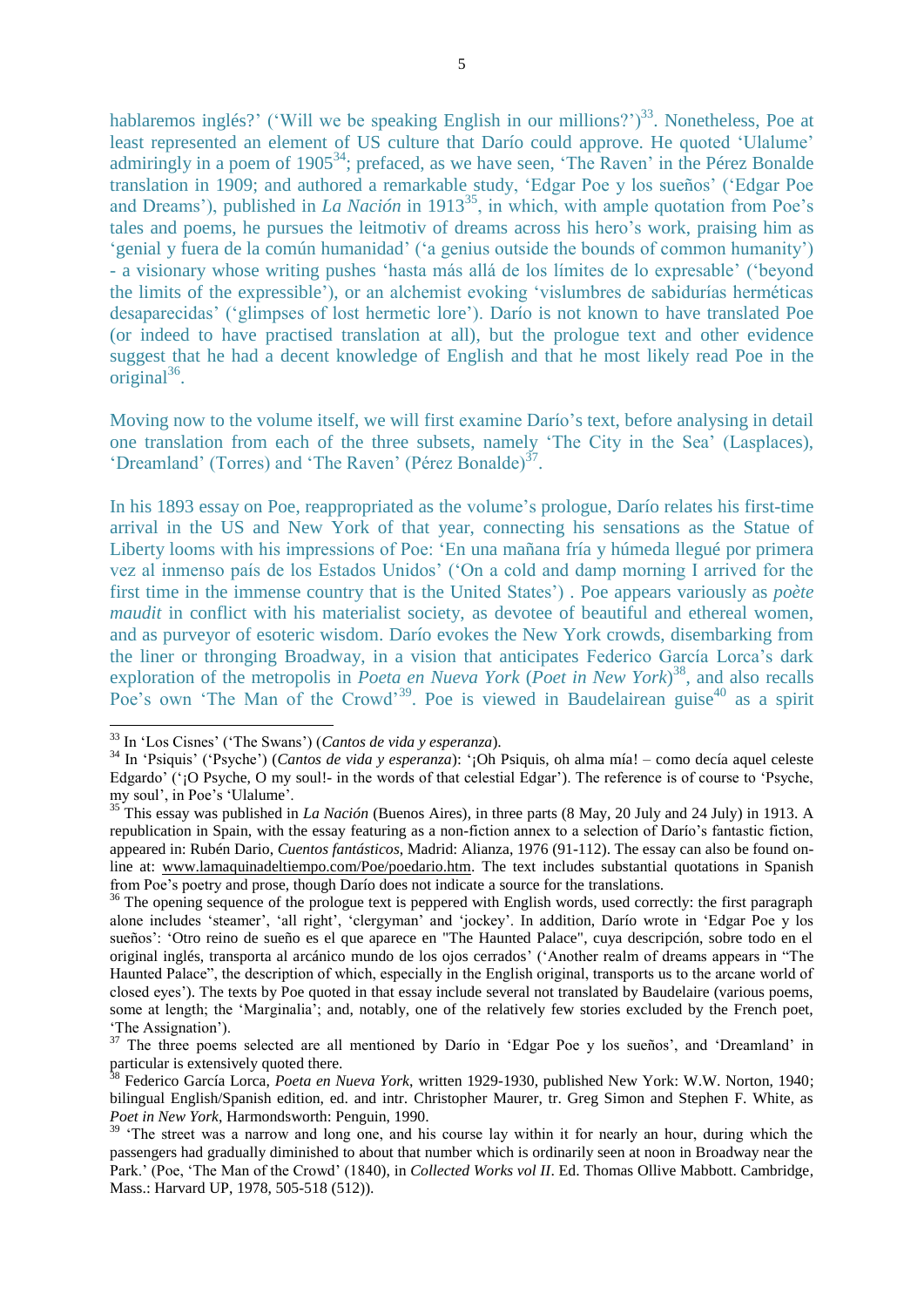6

fundamentally opposed to the mercantile ethos of his country (Darío sees the US as 'un país de cálculo' – 'a land of calculation', and New York as 'la capital del cheque' – 'capital of the chequebook'). Against the remembered backdrop of 'el hirviente Broadway' ('seething Broadway'), Darío imagines a procession of fatal or fated women from Poe's tales (Ligeia) and poems (Ulalume, Annabel Lee, Lenore of 'The Raven'). He hails Poe as a doomed genius, 'el cisne desdichado' ('the unfortunate swan'), and concludes with fulsome praise of the depth of his metaphysical insight, as evidenced in 'Mesmeric Revelation' or 'The Power of Words', his 'vislumbres … del espíritu en el espacio y el tiempo' ('glimpses .. of the spirit in space and time'). Darío's text, with its vivid image of the Latin American intellectual arriving in the US, may be seen as 'look[ing] gigantically down' – to quote Poe's own words from 'The City in the Sea', later to be appropriated by Hart Crane in his encounter with Poe's phantom in New York in *The Bridge*<sup>41</sup> - on the translations that follow, whose several representative texts we shall now examine.

The translations by Alberto Lasplaces are in all cases prose versions, and in this the translator follows (but does not calque<sup>42</sup>) Mallarmé<sup>43</sup>. Lasplaces' translation strategy is essentially one of literalism plus paraphrase. Any divergences from Poe look more like misunderstandings than deliberate changes: thus, in 'Annabel Lee' the 'kingdom by the sea' becomes 'un reino mas allá de la mar' [*a kingdom beyond the sea*] 44 , and at the end of 'The Conqueror Worm' ('El gusano vencedor') the 'unveiling' angels are imagined as doing quite the opposite, 'cubriéndose' [*covering themselves*]. . The Latin American connection supplied by Poe's surprising condor image, in 'Romance' ('La Romanza') and again in 'The Conqueror Worm' is taken over but not further developed. We shall now examine 'La ciudad en el mar', Lasplaces' version of 'The City in the Sea'.

Poe's trademark poems were written to be recited, and 'The City in the Sea' is no exception. Apart from its sonority of rhyme, alliteration and assonance, this poem is marked by a constant tension between two opposing movements, *up* and *down*. Alas, this dimension is here lost in translation. The 'up' of the city's vertically-rising illumination is repeatedly rendered

1

<sup>40</sup> The notion of Poe as *poète maudit* – a successor to Byron, a spiritual aristocrat out of place in a fastindustrialising United States with its credo of democracy - is central to Baudelaire's (highly influential) reading of his life and works. In *Notes nouvelles sur Edgar Poe* (1857) the French poet saw Poe as 'le Byron égaré dans un mauvais monde' ('a Byron lost in an evil world') (Poe tr. Baudelaire, *Oeuvres en prose,* 1049-1062; 1051); and in *Edgar Poe, sa vie et ses ouvrages* (1852) as in permanent conflict with the values of US society: 'Les États-Unis furent pour Poe une vaste cage, un grand établissement de comptabilité, et (…) il fit toute sa vie de sinistres efforts pour échapper à l'influence de cette atmosphère antipathique' ('The United States were for Poe a great cage, a glorified accountancy firm, and (…) all his life he made doomed efforts to escape the influence of that uncongenial atmosphere') (Poe tr. Baudelaire, *Oeuvres en prose*, 1001-1029; 1002). Darío's prologue, it may be noted, also compares Poe to Byron.

<sup>&</sup>lt;sup>41</sup> Poe writes in 'The City in the Sea': 'While from a proud tower in the town / Death looks gigantically down'. In his poem 'The Tunnel', included in *The Bridge* (1930), Hart Crane addresses Poe thus: 'And why do I often meet your visage here, / Your eyes like agate lanterns - on and on / Below the toothpaste and the dandruff ads? (…) / And Death aloft, - gigantically down / Probing through you - toward me, O evermore?' (*The Complete Poems of Hart Crane*, New York: Liveright, 1986).

<sup>&</sup>lt;sup>42</sup> Lasplaces' version of 'The Sleeper' ('La durmiente') includes a gallicism, 'panneaux' (placed in inverted commas) for the original 'panels' (of the vault). However, since his text does not calque Mallarmé's this one word should not be taken as suggesting the translator did not work from Poe's English, though he may have used Mallarmé as a reference. Lasplaces presumably found 'panneaux' more apt than any Spanish term.

<sup>43</sup> Mallarmé's translations (included as *Poèmes traduits par* [Stéphane] *Mallarmé* in Poe, *Œuvres complètes*; ebook, LCI E-books, 2014) are in prose without exception. Of the four poems translated by Baudelaire, only one, 'The Raven', is rendered in prose, the rest being presented as (somewhat prosaic) verse.

<sup>44</sup> For ease of identification and to ensure a clear differentiation from Poe's originals, all retrotranslations from the Spanish-language texts will henceforth be given in italics and within square brackets (titles of poems excepted).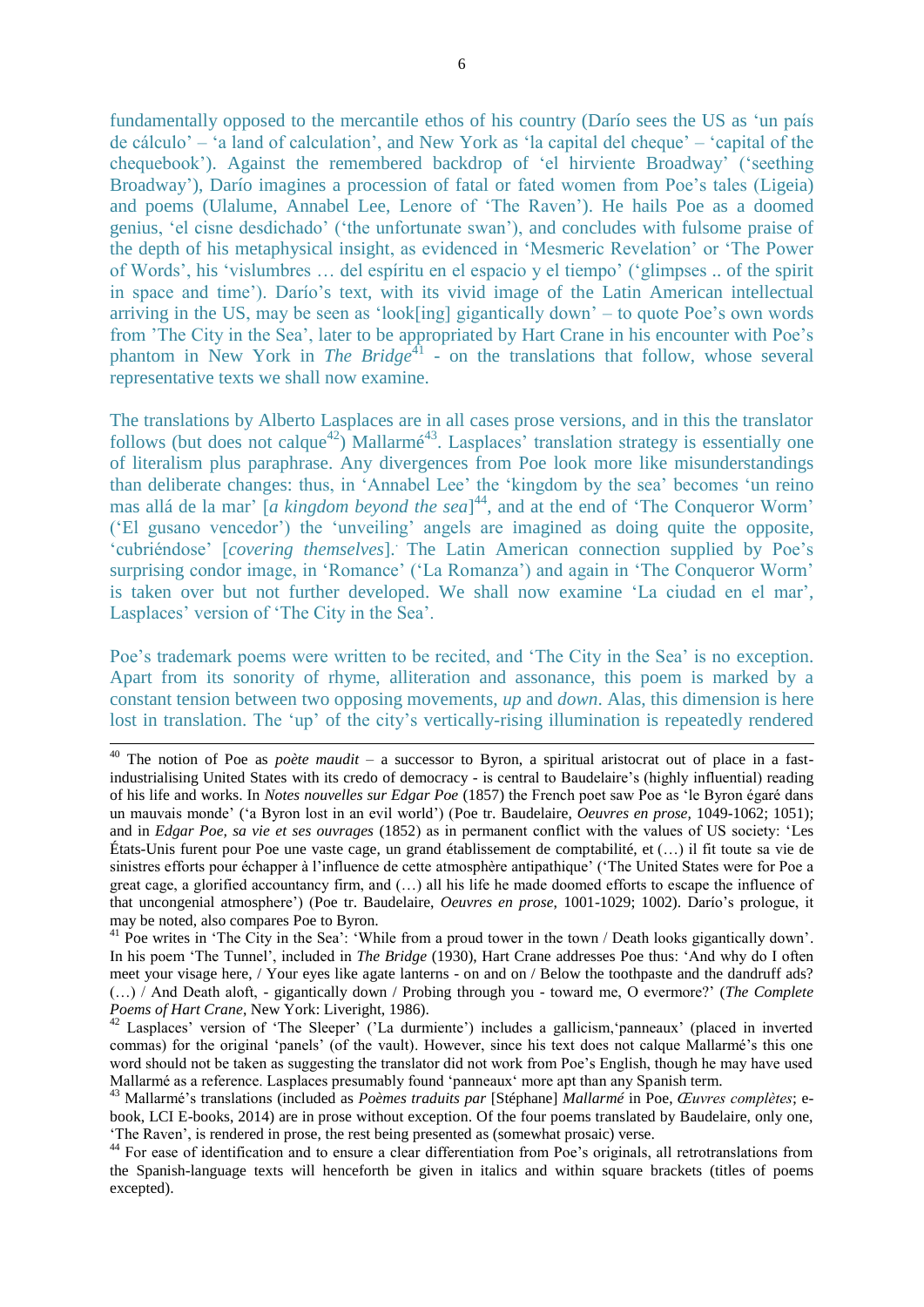by 'sobre' [*upon*], a preposition lacking in dynamic force. Death, rather than looking 'gigantically down', periphrastically 'contempla la ciudad que yace a sus pies' [*contemplates the city that lies at his feet*]. At the end, the resonant 'Down, down that town shall settle hence' simply becomes – the internal rhyme also disappearing - 'cuando ... esta ciudad sea engullida por fin y profundamente fijada bajo la mar' [*when ... this city is finally swallowed and fixed deep under the sea*]. The description of the city that forms the bulk of the poem is adequately rendered, but there is a serious divergence (whether error or alteration for alliteration's sake) when 'the viol, the violet and the vine' becomes 'claveles, violetas y viñas' [*carnations, violets and vines*]. All in all, this text exposes the limitations of Lasplaces' literalperiphrastic strategy, reading almost more like a study aid than a translation. The strategy is nonetheless well-meant, and Lasplaces' renditions, which form the bulk of the volume, remain useful, as bringing Poe nearer to the Hispanic reader and constituting a translation pole against which the other versions may be contrasted.

In contrast to Lasplaces, Carlos Arturo Torres operates a verse translation strategy permitting significant variation from the original - an approach especially visible for 'The Bells' ('Las campanas') - in that hyper-sonorous poem's case understandably - and for the second 'To Helen', rendered extremely freely and even retitled as 'Estrellas fijas' ('Fixed stars') - an image not present in the original. We shall now examine Torres' version of 'Dreamland'.

Torres retains the English title, though 'Tierra de sueño' or something similar would be perfectly acceptable in Spanish. This might seem unauspicious, but the translation in fact manages to replicate much of the original's sonorousness. The allusion to Eldorado, a Latin American element, is elaborated on rather more than the condors in Lasplaces, with Poe's ''Tis, oh, 'tis an Eldorado!' becoming 'el asilo de la paz suprema / del reposo y la calma en Eldorado' [*the refuge of supreme peace / of repose and calm in Eldorado*] (hence *the* rather than *an* Eldorado). The Ultima Thule reference, which Poe's editor Thomas Ollive Mabbott locates in Virgil's *Georgics*<sup>45</sup>, is actually closer to its Latin source than in Poe, with 'this ultimate dim Thule' becoming, in the last stanza, 'la inexplorada, última Thule' [*the unexplored Ultima Thule*]. The 'Titan woods' become 'bosques titánicos' [*Titanic woods*], with Torres thus carving out a closer partnership with the 'alley Titanic' of 'Ulalume'. Overall, Torres' 'Dreamland' not only draws out further certain elements of the text, but vindicates his freer translation strategy, successfully communicating the incantatory otherworldliness of Poe's dream-visions.

There now remains Pérez Bonalde's 'El cuervo' ('The Raven'). This poem represents the maximum challenge for any translator of Poe's poems. Its recent translator Efraim Otero Ruiz<sup>46</sup> usefully notes four elements of difficulty: the title; rhythm and rhymescheme; archaisms; and allusions – all relevant to discussion of the version in hand.

The title is actually untranslatable: as Otero Ruiz stresses, the raven (*Corvus corax*) is not a South American bird<sup>47</sup>; nor is it the same as the carrion crow (*Corvus corone*). The King James Bible is home to the raven sent out by Noah<sup>48</sup> and the ravens which fed Elijah<sup>49</sup> -

-

<sup>45</sup> Mabbott refers (*The Poems of Edgar Allan Poe*, 345n) to the *Georgics*, I, 30. The relevant passage, in which Virgil addresses the Emperor Augustus, reads: 'tibi serviat ultima Thule' ('farthest Thule owns thy lordship') (Virgil, *Georgics*, in *Virgil I* (Loeb Classical Library), tr. H.R. Fairclough and G.P Gould, Cambridge, Mass.: Harvard UP, 1999, 97-259). -

<sup>46</sup> Efraim Otero Ruiz, '"El cuervo" de Edgar Allan Poe' (cited above).

<sup>47</sup> Otero Ruiz, 8.

<sup>&</sup>lt;sup>48</sup> Genesis 8:7 'And he sent forth a raven, which went to and fro, until the waters were dried up from off the earth'.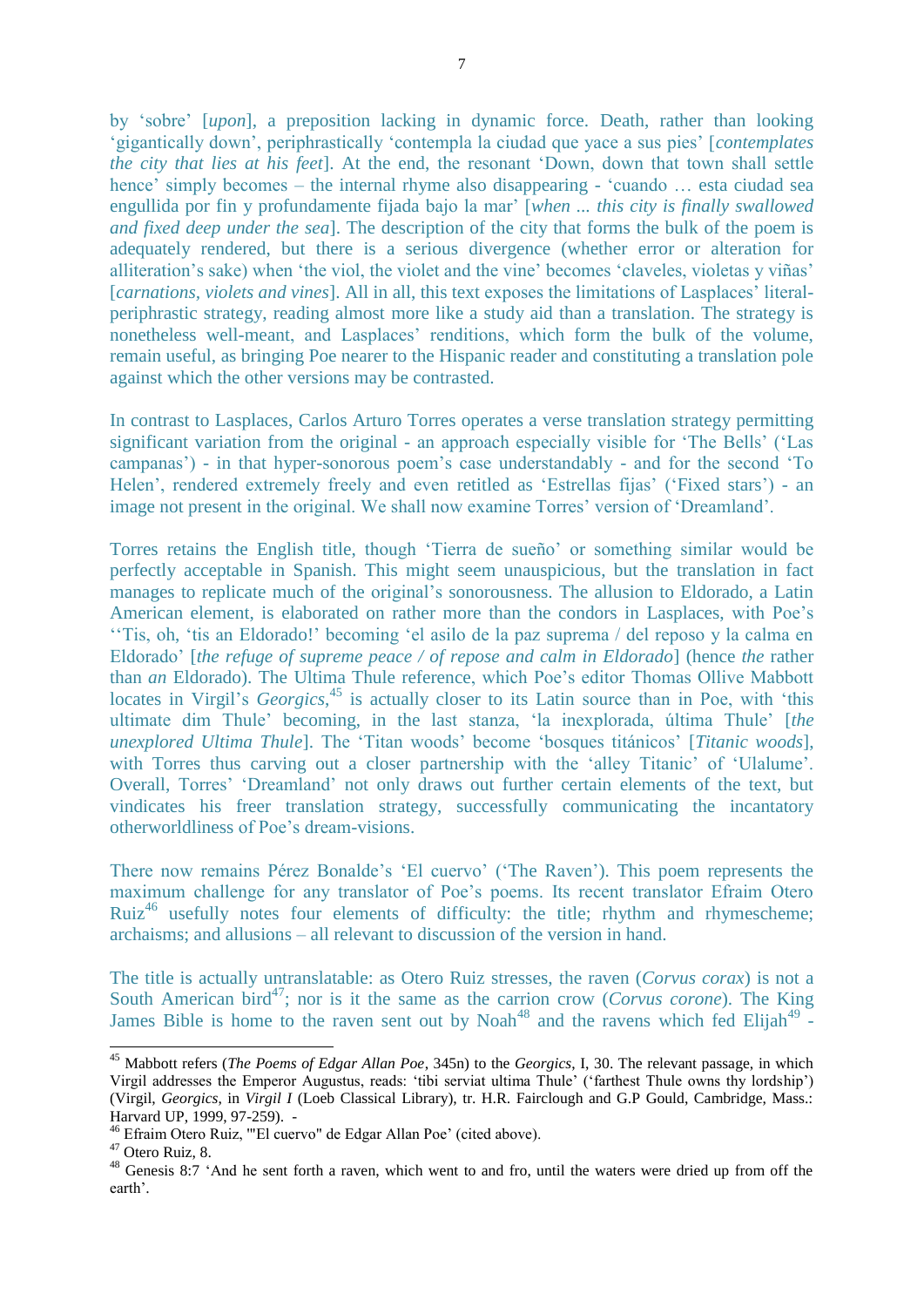appropriately enough, a man of Gilead<sup>50</sup> - but nowhere in the entire biblical text does the word 'crow' occur. The 'stately raven of the saintly days of yore' has a dignity which the crow lacks, yet Spanish does not distinguish between the two: 'cuervo' has to make do for both.

If translating the title implies an inevitable loss, the poem's rhythmic sonority and complex rhyme-scheme, internal rhymes included, can only be partially conveyed in Spanish. Here Pérez Bonalde adopts a mixed approach, in some stanzas replicating the rhymescheme even at the expense of sense, and in others translating more literally and less rhythmically<sup>51</sup>. His strategy may thus be seen as midway between those of Lasplaces and Torres. The result is that, read aloud, this translation comes across like a light flashing alternately on and off. To cite two contrasting examples, in the first stanza, 'While I nodded, nearly napping, suddenly there came a tapping / As of someone gently rapping, rapping at my chamber door' is rendered prosaically and unrhythmically as: 'inclinando soñoliento la cabeza, de repente / a mi puerta oí llamar'[*as I bowed my head sleepily, suddenly / I heard a knock at my door*]; but in the next stanza, 'Ah, distinctly I remember it was in the bleak December, / And each separate dying ember wrought its ghost upon the floor' becomes: '¡Ah! Bien claro lo recuerdo: era el crudo mes del hielo, / y su espectro cada brasa moribunda enviaba al suelo' [*Ah! Well I remember: it was the raw month of ice, / and each dying ember cast its spectre on the floor']*, with rhythm retained and something resembling internal rhyme - even if 'the bleak December' has disappeared.

Poe deploys his huge vocabulary to maximum effect in 'The Raven'. One aspect of his exploitation of the resources of English is his use of archaisms, such as thou-forms and lexical items like 'quaff' or, in the refrain, 'quoth'. Pérez Bonalde responds not by translating archaism for archaism but by adopting similar usages elsewhere in the text: examples are the Cervantine 'do' for 'donde' [*where*], and lexical items such as 'pavuras' [*fears*] or 'ábregos' [*gales*]. There is also a case of lexical Hispanisation when Poe's 'thing of evil' is rendered as 'duende'; this acculturation risks changing the sense, since in Spanish-speaking countries a 'duende' is a kind of spirit, not necessarily malevolent<sup>52</sup>.

Poe's poem contains a fair sprinkling of cultural allusions, split approximately equally between the Hebraic/biblical and the Hellenic/classical. A translator (and the translator's readers) from a Latin and Catholic background might be expected to be more comfortable with the classical references, and so it is here. The 'bust of Pallas' and the 'Plutonian' night are retained, as is the Homeric 'nepenthe'<sup>53</sup>, but the 'Tempter' (i.e. the devil) disappears altogether, and the biblical 'balm in Gilead', a reference to the book of Jeremiah<sup>54</sup>, is replaced by the non-specific 'algún bálsamo o consuelo' [*some balm or consolation*]. Nonetheless, the poem's allusive quality as such remains, and all in all Pérez Bonalde's version may be considered a valiant effort to convey the essence of a text whose unique characteristics have over the years attracted and bemused translators into a host of languages.

<sup>54</sup> Jeremiah 8:22: 'Is there no balm in Gilead; is there no physician there?'

1

<sup>&</sup>lt;sup>49</sup> I Kings 17:6: 'And the ravens brought him bread and flesh in the morning, and bread and flesh in the evening'.  $50$  I Kings 17:1: 'Elijah, .. who was of the inhabitants of Gilead'.

<sup>51</sup> Otero Ruiz notes of Pérez Bonalde: 'Hay que darle el crédito de que intenta cierta rima interna' ('He should be given credit for attempting a degree of internal rhyming' - Otero Ruiz, 7).

See, for instance, the influential lecture which Lorca dedicated to the 'duende' conceived as the pervading spirit of Spanish culture ('Teoría y juego del duende'. 1933. Federico García Lorca, *Prosa, vol. I*. Ed. Miguel García-Posada. Madrid: Akal, 1994, 328-339).

<sup>53</sup> Mabbott sources Poe's 'nepenthe' to Homer's *Odyssey*, IV, 219-220 (*The Poems of Edgar Allan Poe*, 373n).